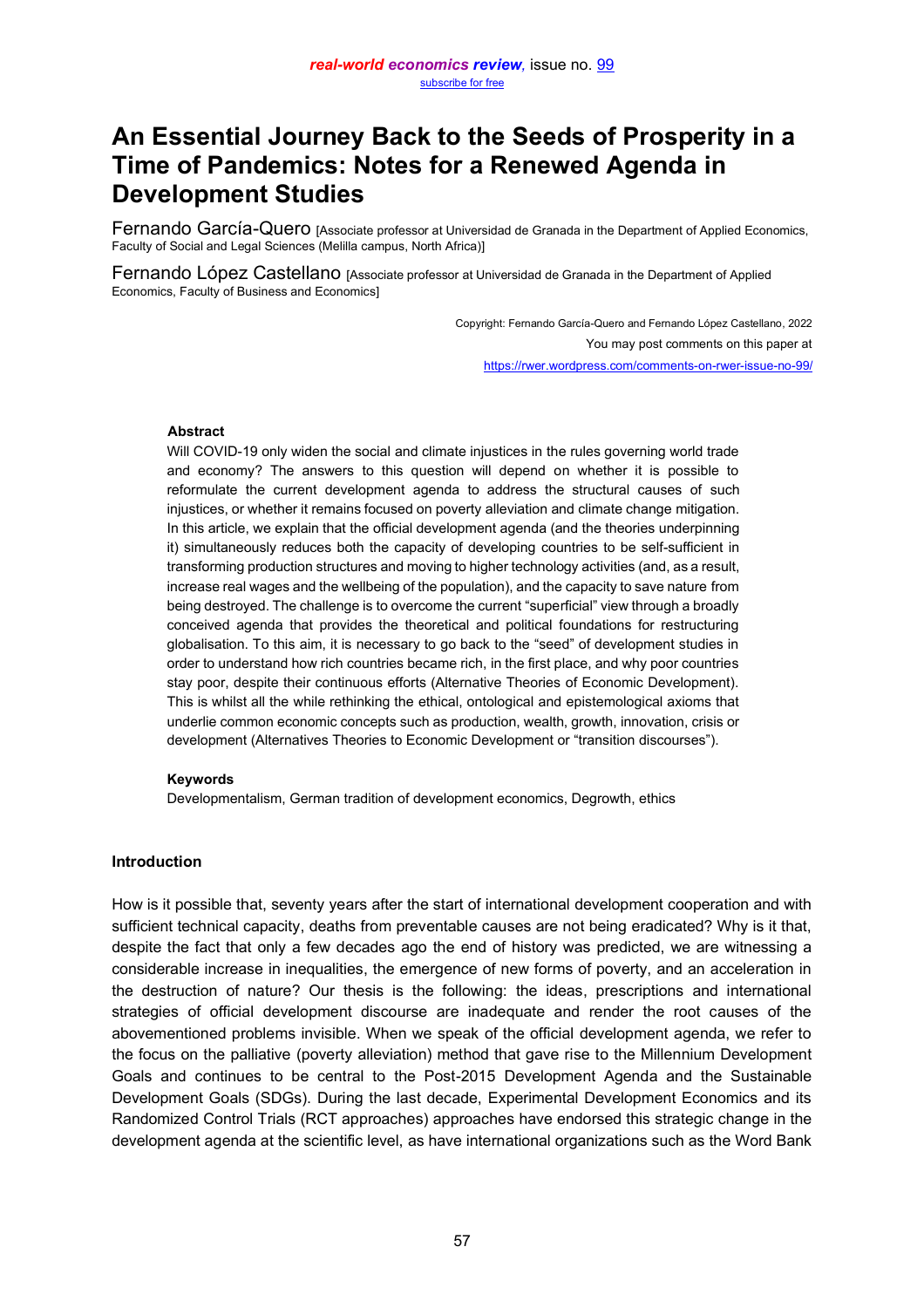(WB), the International Monetary Fund (IMF), the World Trade Organization (WTO), and the Organisation for Economic Co-operation and Development (OECD).1

We believe that the outbreak of COVID-19 (officially named SARS-CoV-2) and the subsequent public policies implemented by governments of all ideological spectrums in the fight against the pandemic have created a climate conducive to rethinking Development Studies and proposing a political agenda that addresses the aforementioned issues. To this end, in this brief contribution we will explore two bodies of evidence brought to the table by both the history of economic development and coronavirus disease alike. The first draws on literature related to the limits of mitigation-based action when dealing with crises, whilst the second explores the short fallings of dominant, capitalist approaches to development.

#### **1. Palliative care is not enough: Alternative Theories of Economic Development**

States are responding to the crisis generated by the COVID-19 with actions of a different political nature. From exceptional spending allocations for health care, companies, workers, and vulnerable sectors, to productive reorganization programs, or media propaganda to demand that citizens pay close attention to personal hygiene.<sup>2</sup> In any case, all countries without exception have implemented public policies that affect fundamental civil liberties, such as freedom of movement or freedom of assembly. To carry out this last type of actions (i.e. home confinement, movement restrictions) it has been necessary for States to implement exceptional legislative frameworks. For instance, China has enforced a "round the clock closed management" system, Italy has declared a "red zone" alert, Spain has imposed a "state of emergency", France a "nationwide ban on gatherings," and the USA has created "containment areas" (see Wamsley, 2020). The most successful experiences in the fight against COVID-19 show how simply having possessed abundant material resources, without adequate and radical government policies and drastic measures such as those outlined above, would have increased the spread of the virus and caused many more deaths (Lai et al., 2020; World Health Organization, 2020).

These lessons are useful in ending other pandemics even more damaging than COVID-19: poverty and hunger. Putting an end to both phenomena is not only a question of better RCTs, experience, or palliative interventions but also of implementing a coordinated strategy that allows for maximizing real wages in developing countries (Reinert, 2007). The empirical evidence shows that policy recommendations stemming from the official discourse on development are not in line with the policies implemented by developed countries, or by certain countries that have undergone successful development experiences (i.e. the United States, Germany, France, the United Kingdom, Switzerland, the Netherlands, the 'Asian miracle'- China, Brazil, etc.). These countries promoted dynamic imperfect competition through protectionist policies, such as industrial and trade regulations and taxation associated with import and export (Chang, 2002; Khan and Christiansen, 2010). The present world economic order is characterized by developed countries (the European Union and the USA) being allowed to subsidize and protect their agriculture and using a range of direct government policies to

<sup>1</sup> The success of this `new´ approach to development has been demonstrated by the awarding of the last Sveriges Riksbank Prize in Economic Sciences in Memory of Alfred Nobel to the experimentalists Esther Dufló, Abhijit Banerjee and Michael Kremer (DBK). Last March World Development published a monograph on the influence of DBK's work in Development Studies (see editorial, van der Meulen Rodgers et al., 2020).

<sup>&</sup>lt;sup>2</sup> With variations, this type of action has been implemented by most of the countries concerned. Adherence to them entails compliance with certain requirements on the part of potential beneficiaries: invoicing below certain levels, cessation of activity or income thresholds. In the case of Spain, all the details are available at Reales Decretos-ley 8/2020, RD-ley 7/2020, RD-Ley 11/2020.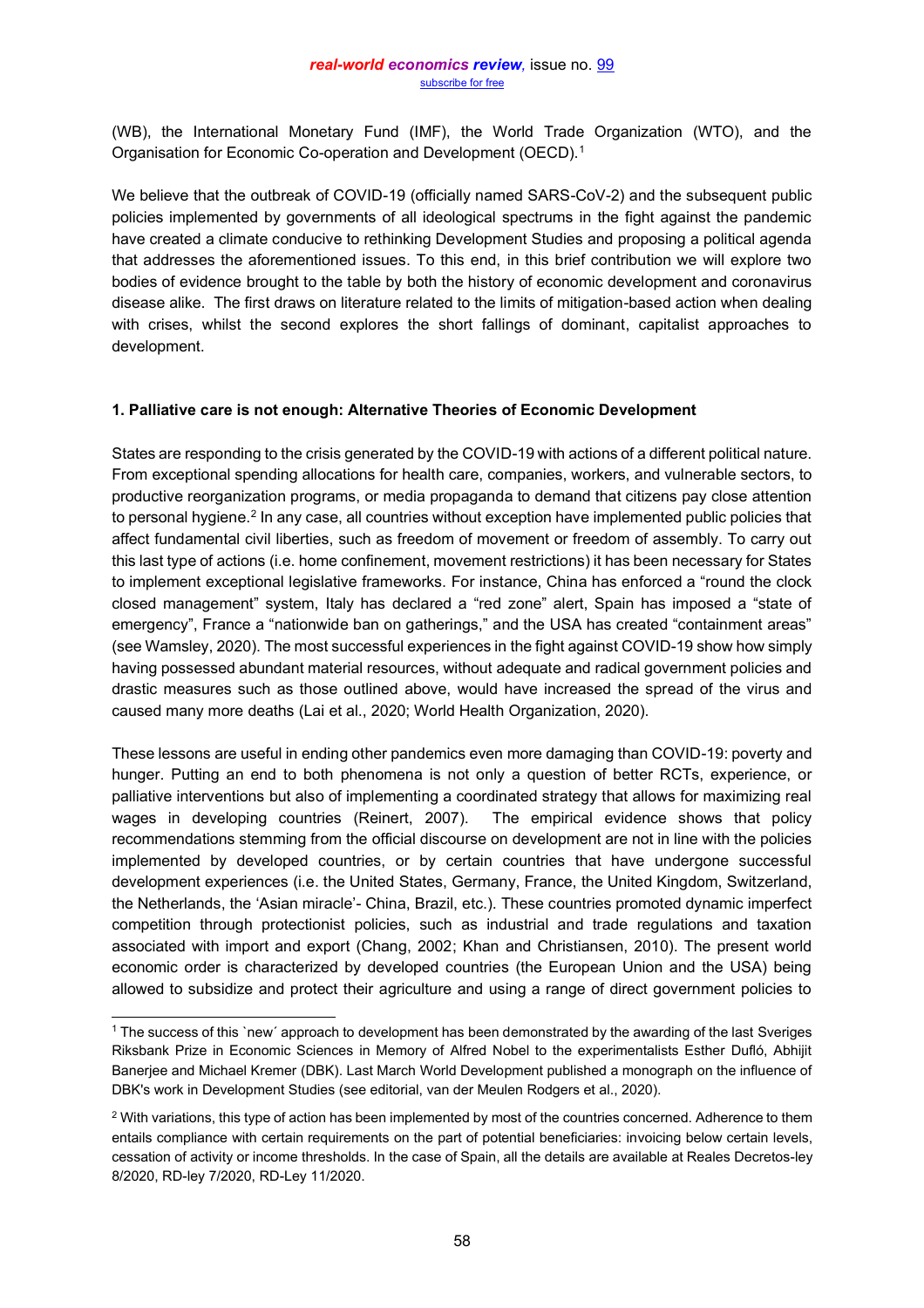promote development and to subsidize private enterprise (Mazzucato, 2011), while, under the rules of WB, IMF, WTO, OECD or the Washington Consensus, there is no countervailing right for poor countries to protect their manufacturing interests. The COVID crisis shows tendencies towards a new type of protectionism, first in medical equipment and medicines, but also in agriculture. One example here is Sweden, which closed down much of its agriculture in the past decades, except in the Southern part of the country and, on observing the lack of solidarity from the European Union, is now contemplating a higher degree of self-sufficiency (Veum, 2020). To understand this type of policy development ("developmental nationalism") it is necessary to journey back to the origin, or 'seed', of Alternative Theories of Economic Development.<sup>3</sup> That is to say, to go back to the history of Cameralism and the German tradition of development economics (Reinert, 2019; Reinert and Reinert, 2018).

## **2. Capitalism is not enough: Alternatives Theories to Economics Development.**

Constructing the capitalist world-economy was only made possible through the use of racism and sexism as tools for the hierarchization and categorization of the population (Mbembe, 2000; Wallerstein, 2000). The history of capitalism is also the history of the open veins of the South and massive exploitation of natural resources (Galeano, 1972; Herrero, 2013). Its logic of accumulation entails irreconcilable contradictions and growing inequalities between centers and peripheries (Prebisch, 1949). In the field of Development Economics, the structural adjustment policies promoted by the Washington Consensus are a contemporary example (López Castellano, 2009), as are the Troika impositions which, in 2011, led to severe social cuts in countries like Spain or Greece (López Castellano and García-Quero, 2019). The dilemma of how best to balance public health, care for nature, and economic growth has been highlighted again as a result of the COVID-19. The suspension of work has led to a drastic reduction in environmental pollution, while putting the most vulnerable groups at greater risk. It has also shown how, despite their precariousness and low social recognition, various jobs linked to care and jobs with little monetary value are fundamental to sustaining and reproducing life. The challenge, therefore, is how to build a system with a production model that is compatible with human life and care for nature.

Theoretical currents such as Alternatives Theories to Economic Development or 'transition discourses' (Escobar, 2015; Gudynas 2011) contend that any political strategy that emancipates human beings and respects nature has to overcome the patriarchal-heterosexual-western-white-bourgeois-moderncolonial capitalism world system (Pérez Orozco, 2015).4 Some of the proposals linked to these trends, in particular to degrowth theories, are (FaDA, 2020; Hickel, 2019; Kallis et al., 2020): food sovereignty based on local agroecology; North-South solidarity; debt cancellation and the rejection of austerity and structural adjustment measures; democratization of key institutions of global economic governance; the introduction of policies to prevent mass unemployment (i.e. a job guarantee, work-sharing, basic care income); universal public services; global redistribution taxes, etc.<sup>5</sup>

<sup>&</sup>lt;sup>3</sup> Despite the common English usage of the nouns 'source' or 'origin' in this context, throughout the article we have opted to maintain a reference to the 'seed'. This is to retain a more literal allusion to the short story 'Journey to the Seed', written by the Cuban author Alejo Carpentier in his book 'The War of Time'.

<sup>4</sup> In these currents, several perspectives coexist: *Buen Vivir* (loosely translated as `living well´), the ecological perspective, eco-feminist theories, degrowth contributions, de-colonial epistemologies and post-extractivisms, amongst others (see García-Quero and Ahumada, 2017).

<sup>5</sup> From critical positions, they explain that these currents force everyone to live miserable lives, and that the coronavirus crisis reveals "the misery of degrowth" (McAleenan, 2020). However, degrowth is the opposite to a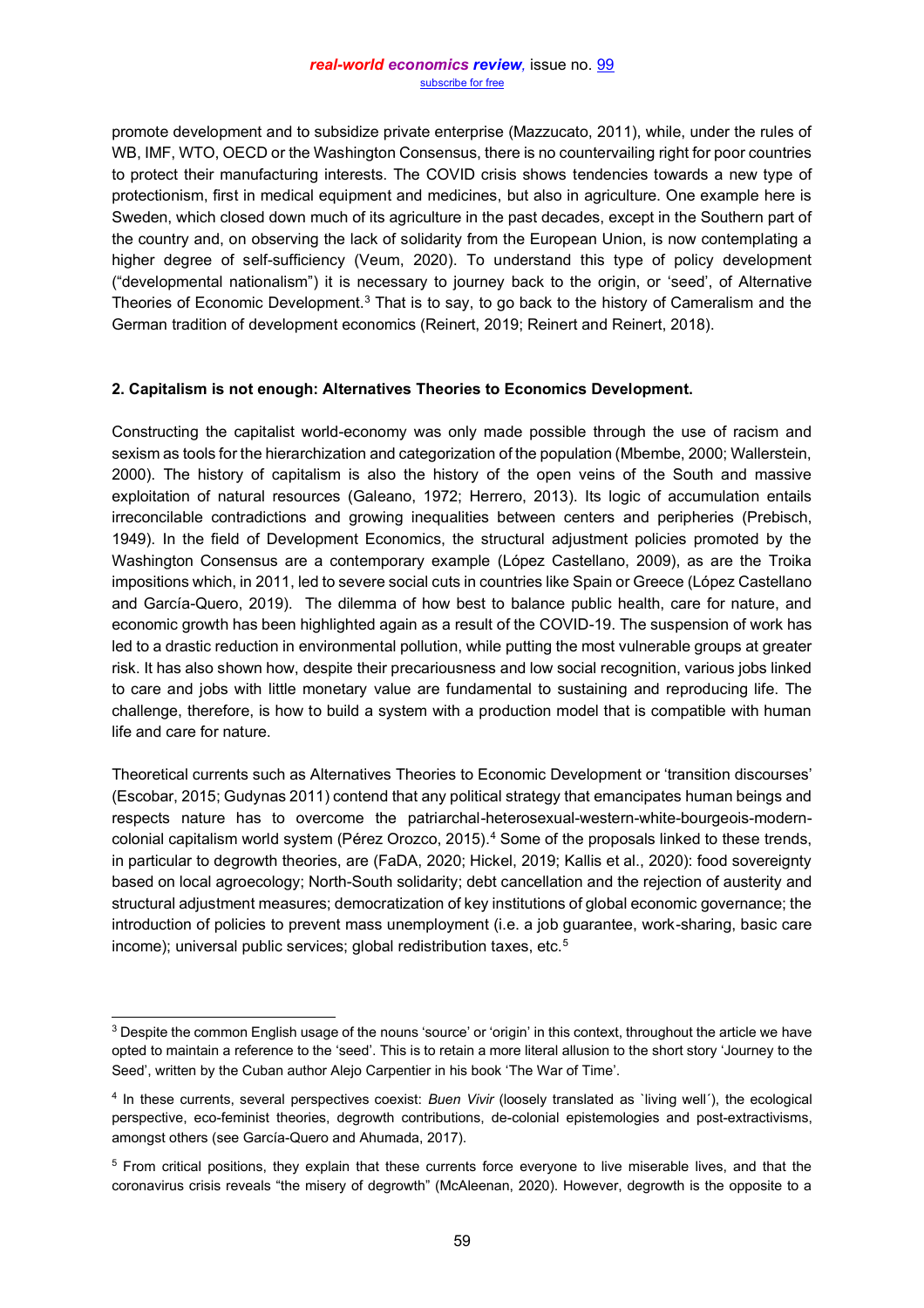These economic policy instruments also focus on the country's productive structure, but go beyond the Alternative Theories of Economic Development, challenging the concept of development itself, and beginning to place a change to the current paradigm on the global agenda. While Alternative Theories of Economic Development understand development as real wage increase produced through the expansion of activities with increasing returns to scale (Reinert, Ghosh, and Kattel, 2016), the Alternatives Theories to Economics Development move the analytical focus from the processes which increase the capital value to ones that make life sustainable.. It is not enough to break the vicious circle of diminishing returns. Rather, this must be done in a way that does not negatively impact countries of the South, vulnerable populations, and nature. These theories advocate for the de-colonization of Eurocentric powers and knowledge, to allow alternative modes of social existence (Quijano, 2011, Rivera-Cusicanqui, 1984) and innovation (Jimenez et al., 2022). From these perspectives, the very idea of infinite wealth production is harmful since it fails to recognize the physical limits of the planet and the economic relevance of care, a sphere associated with femininity (Pérez Orozco, 2014; Herrero, 2013). These questions imply a new 'journey to the seed' in Development Studies, in this case towards that of knowledge: the ontological and epistemological discussion.

## **3. Conclusions: Linking Alternative Theories to go beyond the capitalist world economy**

Overconfidence in the magical thinking of technification, economic growth, the free market, and neoliberal globalization has led many to forget that the state is the main policy architect and actor when facing a crisis. Successful responses to Covid-19 have shown, once again, the central role of states in organizing political measures that foster and maintain the welfare of their populations, through actions to guarantee quarantine, social distancing, mobility restrictions, as well as extraordinary support to manage losses related to the economic downturn.

The role adopted by the states and politics in countries' performances when tackling COVID-19 is very different from the perspectives that dominate the current agenda of development. SDGs and RCTs, while containing some valid points, abound in efficiency criteria and reduce the fight against poverty and climate change to mere products of the rational or irrational choice of individuals. These discourses divert attention from thoroughly addressing these challenges, and obscure the fact that the key to avoiding poverty is transforming productive structures and achieving an endogenous technological capacity to improve real wages. Nor do they allude to the impossibility of combining current rates of economic growth with care for the environment and biodiversity (Otero et al., 2020).

The current challenge for the agenda and the theory of Development is to accept and incorporate these lessons, and to try to make two 'journeys to the seed' compatible to reduce the injustices in the rules governing the world. To recapitulate, the journeys are the following: 1). Towards a developmental vision focused on promoting industry and structural change; 2). Towards the epistemological and ontological foundations of Development Studies, the redefinition of its aim and its indicators, an expansion of its borders and a drive for methodological openness. Both journeys are only compatible from a systemic view that focuses on making visible the inherent exploitations of the capitalist world-economy in terms of gender, ethnicity or nature.

Solving pressing problems of contemporary society during and after COVID-19 is ultimately a matter of political and ethical discussion that implies prioritising some interests and freedoms versus others. In

new version of austerity, because austerity calls for scarcity in order to generate more growth, while degrowth calls for abundance in order to render growth unnecessary (Hickel, 2019; Kallis et al., 2020).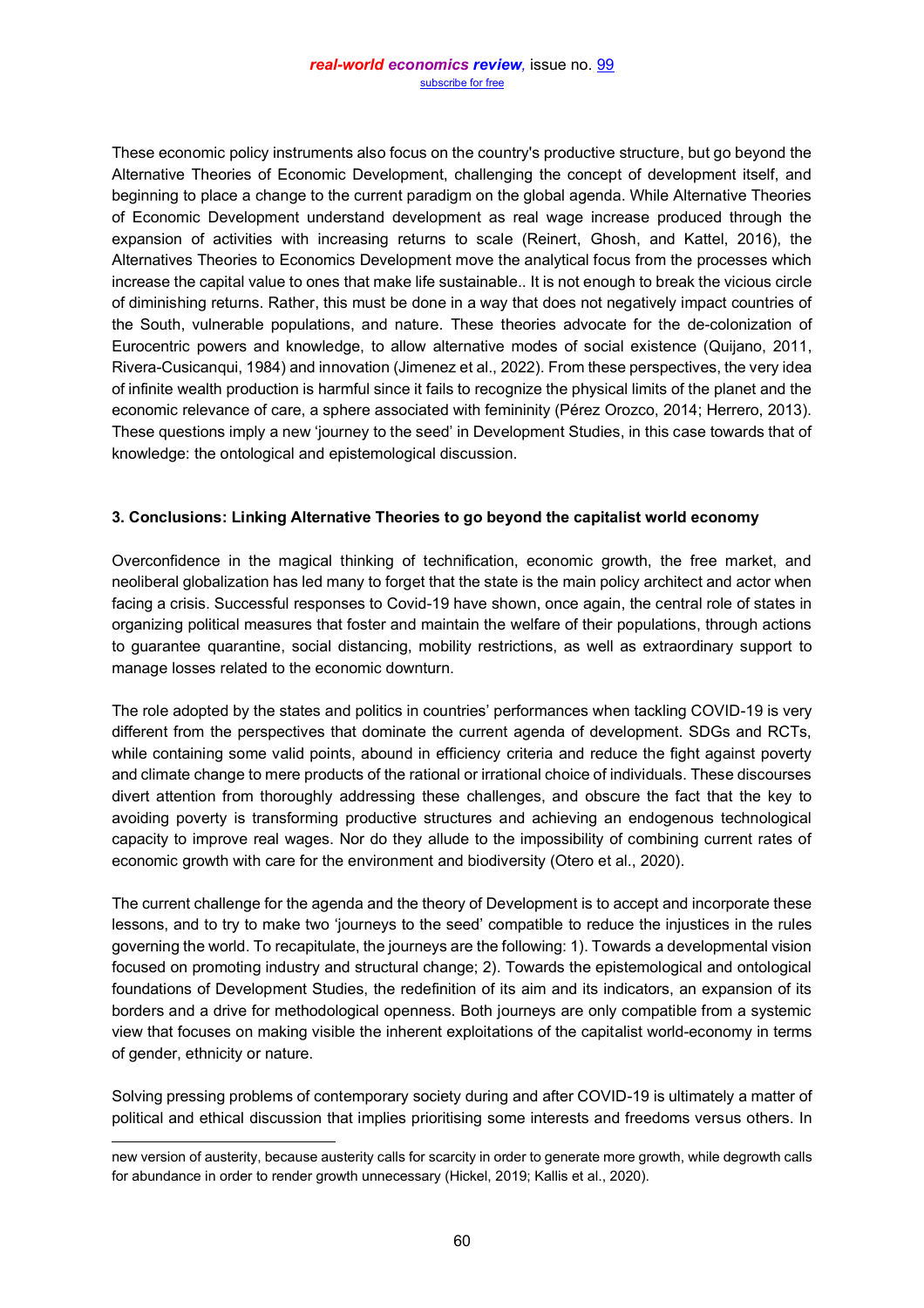the fight against COVID-19, for example, public health has been given priority over the freedom to travel abroad. Why, in today's world, does the right to accumulate wealth, property, or to pollute the environment take precedence over the right to life of millions of people? The answer has much to do with one's power to achieve what one desires, whether referring to the European Union, USA, Donald Trump or Bill Gates. However, this is not mentioned in the official development agenda either. Just as governments have implemented stage-based plans (or similar measures) to de-escalate from the COVID-19 lockdown whilst prioritizing citizen freedom, the new development agendas have to reveal an ambitious exit strategy to gradually transition from global emergencies towards local interventions developed and spread with attention to community and the environment. Such strategies must commit, unwaveringly, to ethical criteria which hold the sustainability of life at their core.

#### **Funding**

This work was partially supported by the UGR´s Visiting Scholars Programme [University of Granada, 2018]; the Ministry of Economy, Industry and Competitiveness, the Spanish State Research Agency (SRA) and European Regional Development Fund (ERDF) [project reference ECO2017-86822-R].

#### **References**

Chang, Ha-Joon (2002). Kicking away the ladder: development strategy in historical perspective, Wimbledon: Publishing Company.

Escobar, Arturo (2015). Degrowth, postdevelopment, and transitions: a preliminary conversation. Sustainability Science, 10(3), 451-462.

Feminisms and Degrowth Alliance (FaDA) (2020). Feminist degrowth reflections on COVID-19 and the politics of social reproduction. Available from: [https://www.degrowth.info/en/2020/04/feminist-degrowth-collaborative-fada](https://www.degrowth.info/en/2020/04/feminist-degrowth-collaborative-fada-reflections-on-the-covid-19-pandemic-and-the-politics-of-social-reproduction/)[reflections-on-the-covid-19-pandemic-and-the-politics-of-social-reproduction/](https://www.degrowth.info/en/2020/04/feminist-degrowth-collaborative-fada-reflections-on-the-covid-19-pandemic-and-the-politics-of-social-reproduction/) (Accessed May 25, 2020).

Galeano, Eduardo (1971). Las venas abiertas de América Latina. Siglo Ventiuno, Mexico D.F.

García-Quero, Fernando and Ahumada, José. M. (2017). La Economía del Desarrollo. In Agenjo, A., Molero, R., Bullejos, A., y Martínez, C. (Coords.) Hacia una economía más Justa II: Economía heterodoxa para no economistas y no heterodoxos. Economistas sin Fronteras, Madrid, pp. 241-297. Available from: <http://ecosfron.org/wp-content/uploads/Economistas-heterodoxas-julio-2017.pdf> (Accessed, April, 25)

Gudynas, Eduardo (2011). Más allá del nuevo extractivismo: transiciones sostenibles y alternativas al desarrollo. El desarrollo en cuestión. Reflexiones desde América Latina, 379-410.

Herrero, Yayo (2013). Miradas ecofeministas para transitar a un mundo justo y sostenible. Revista de economía crítica, 16(2), 278-307.

Hickel, Jason (2019). The contradiction of the sustainable development goals: Growth versus ecology on a finite planet. Sustainable Development, 27(5), 873-884.

Jimenez, Andrea, Delgado, Deborah, Merino, Roger and Argumedo, Alejandro (2022). A Decolonial Approach to Innovation? Building Paths Towards Buen Vivir. The Journal of Development Studies, 1-18. <https://doi.org/10.1111/conl.12713>

Kallis, Giorgos, Paulson Susan, D'Alisa Giacomo and Demaria, Federico (2020). The case for degrowth in a time of pandemic. openDemocracy.

Available from<https://www.opendemocracy.net/en/oureconomy/case-degrowth-time-pandemic/> (Accessed March 24, 2020).

Khan, Shahrukh Rafi and Christiansen, Jens. (Eds.). (2010). Towards new developmentalism: Market as means rather than master. Routledge, UK.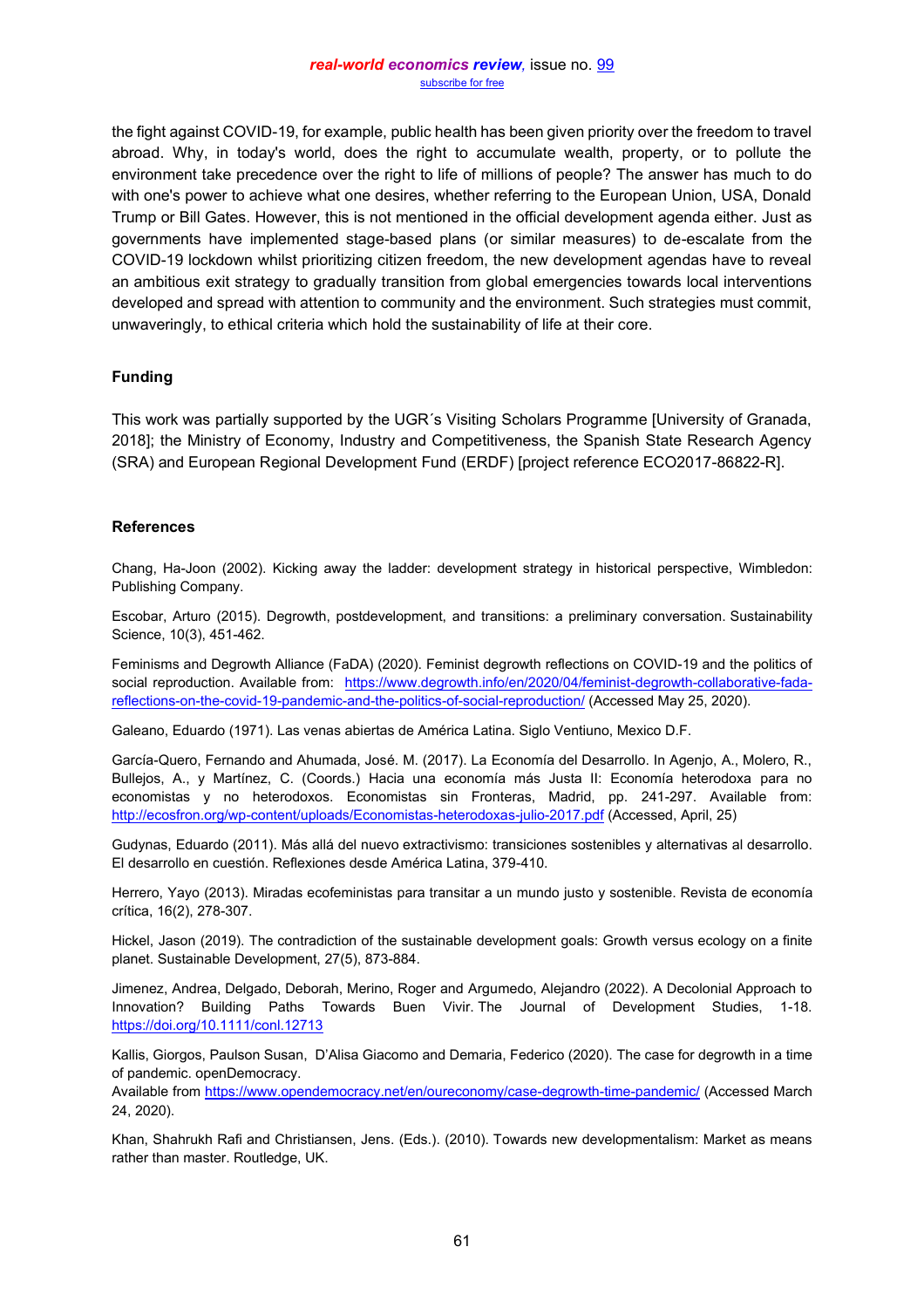#### *real-world economics review,* issue no. [99](http://www.paecon.net/PAEReview/issue99/whole99.pdf) [subscribe for free](http://www.feedblitz.com/f/f.fbz?Sub=332386)

Lai Shengije, Ruktanonchai Nick, Zhou Liangcai, et al. (2020). Effect of non-pharmaceutical interventions for containing the COVID-19 outbreak: an observational and modelling study. medRxiv 10.1101/2020.03.03.20029843

López Castellano, Fernando (2009). La Economía del Desarrollo post Consenso de Washington: nuevas visiones, nuevas agendas. In J. Guardiola et al., Economía y desarrollo humano: visiones desde distintas disciplinas. Periferias, Granada, pp.65-83.

López‐Castellano, Fernando and García‐Quero, Fernando. (2019). The Euro System as a Laboratory for Neoliberalism: The Case of Spain. American Journal of Economics and Sociology, 78(1), 167-193.

McAleenan Benedict (2020). The coronavirus crisis reveals the misery of 'degrowth'. The Spectator Available from <https://www.spectator.co.uk/article/the-coronavirus-crisis-reveals-the-misery-of-degrowth-> (Accessed May 18, 2020).

Mazzucato, Mariana (2011). The entrepreneurial state. Soundings, 49(49), 131-142.

Mbembe, Achille (2000). De la post-colonie: essai sur l'imagination politique dans l'Afrique contemporaine, Karthala, Paris.

Otero, I., Farrell, K. N., Pueyo, S., Kallis, G., Kehoe, L., Haberl, H., ... & Martin, J. L. (2020). Biodiversity policy beyond economic growth. Conservation Letters.<https://doi.org/10.1111/conl.12713>

Pérez Orozco, Amaia (2014). Subversión feminista de la economía. Traficantes de sueños, Madrid.

Prebisch, Raúl (1949). El desarrollo económico de América Latina y alguno de sus principales problemas. El Trimestre Económico, 16(63), 347-431. Available from <https://pdfs.semanticscholar.org/f219/7ed97aeff69fdbc31faffc32d05f9bc5c2f3.pdf> (Accessed May 5, 2020).

Quijano, Anibal (2011). Bien Vivir: entre el desarrollo y la des/colonialidad del poder. Revista Ecuador Debate, 84, 77-88.

Reinert, Erik. (2019). The Visionary Realism of German Economics: From the Thirty Years' War to the Cold War. Anthem Press, UK.

Reinert Erik. (2007). How Rich Countries Got Rich ... and Why Poor Countries Stay Poor, London. Constable & Robinson.

Reinert, Erik and Reinert, Fernanda (2018). 33 Economic Bestsellers published before 1750. The European Journal of the History of Economic Thought, 25(6), 1206-1263[. https://doi.org/10.1080/09672567.2018.1523211](https://doi.org/10.1080/09672567.2018.1523211)

Reinert, Erik, Ghosh, Jayavi, & Kattel, Rainer (Eds.). (2016). Handbook of alternative theories of economic development. Edward Elgar Publishing, UK.

Rivera-Cusicanqui, Silvia (1984). Oprimidos pero no vencidos: Luchas del campesinado aymara y quechua de Bolivia, 1900-1980, La Paz, CSUTCB.

van der Meulen Rodgers, Yana, Bebbington, Anthoni, Boone, Catherine, Dell'Angelo, Jampel, Platteau, Jean-Philippe, and Agrawal, Arun (2020). Editorial. Experimental approaches in development and poverty alleviation. World Development, 127 104807[. https://doi.org/10.1016/j.worlddev.2019.104807](https://doi.org/10.1016/j.worlddev.2019.104807)

Veum, Eirik (2020). De har sluttet å kalle oss bondejævler. NRK Available from [https://www.nrk.no/urix/\\_-de-har](https://www.nrk.no/urix/_-de-har-sluttet-a-kalle-oss-bondejaevler-1.15024839)[sluttet-a-kalle-oss-bondejaevler-1.15024839](https://www.nrk.no/urix/_-de-har-sluttet-a-kalle-oss-bondejaevler-1.15024839) (Accessed May 26, 2020).

Wallerstein Immanuel (2000). The essential Wallerstein. The New Press, New York.

Wamsley Laurel (2020). Life During Coronavirus: What Different Countries Are Doing To Stop The Spread. The Coronavirus Crises, Available from [www.npr.org/sections/goatsandsoda/2020/03/10/813794446/life-during](http://www.npr.org/sections/goatsandsoda/2020/03/10/813794446/life-during-coronavirus-what-different-countries-are-doing-to-stop-the-spread)[coronavirus-what-different-countries-are-doing-to-stop-the-spread](http://www.npr.org/sections/goatsandsoda/2020/03/10/813794446/life-during-coronavirus-what-different-countries-are-doing-to-stop-the-spread) (Accessed April 22, 2020).

World Health Organization (WHO) (2020). Report of the WHO-China Joint Mission on Coronavirus Disease 2019 (COVID-19). Geneva, WHO. Available from [https://www.who.int/docs/default-source/coronaviruse/who-china](https://www.who.int/docs/default-source/coronaviruse/who-china-joint-mission-on-covid-19-final-report.pdf)[joint-mission-on-covid-19-final-report.pdf](https://www.who.int/docs/default-source/coronaviruse/who-china-joint-mission-on-covid-19-final-report.pdf) (Accessed March 17, 2020)